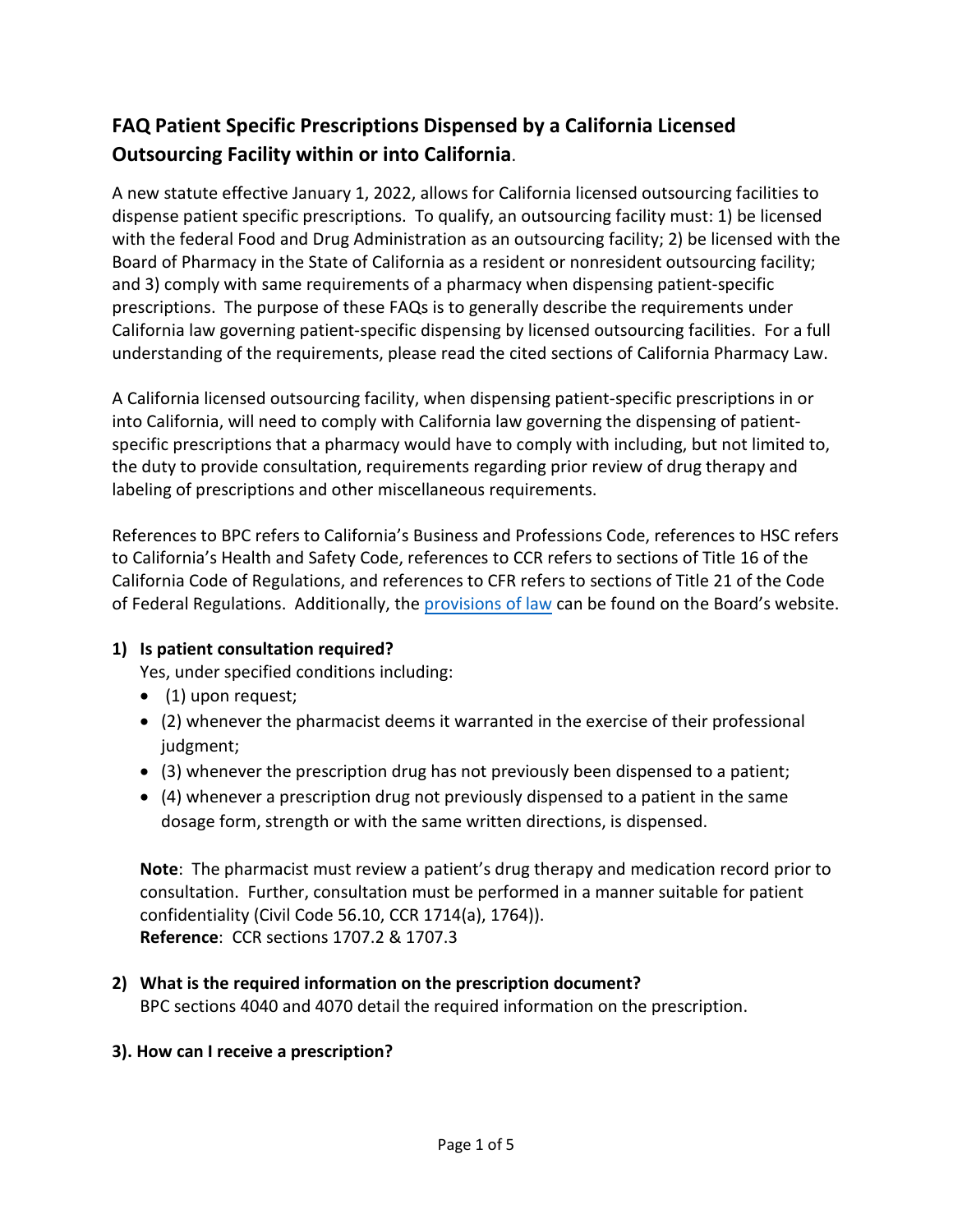- Effective January 1, 2022, most prescriptions must be sent and received electronically subject to certain exemptions. The Board has [FAQs](https://www.pharmacy.ca.gov/licensees/erx-faqs.shtml) available that provide further information on those requirements.
- Prescriptions that are orally transmitted can only be received and reduced to writing by a pharmacist or a pharmacist intern, working under the direct supervision of a pharmacist.
- A faxed or electronically submitted prescription must be received only from a prescriber's office unless otherwise provided in the law.

**Note**: Records must include identification of the pharmacist and be retained for a period of three years.

**Reference**: BPC 688, 4040, 4070, 4071 and CCR 1712, 1717.

**3) Can we accept written prescriptions for a controlled substance for a California patient?** Yes, under specified conditions. The prescriptions must be comply with Division 10, Chapter 4 of the HSC. [Add link]. Prescriptions must be on forms with certain security features as specified in this chapter. Also, California law imposes a duty of corresponding responsibility on pharmacists who dispense a controlled substance that it is issued for a legitimate medical purpose.

**Note**: Controlled substances prescriptions are valid for a limited period of time and have additional requirements if e-prescribed.

**Reference**: HSC sections 11153, 11159.2, 11159.3, 11162.1, HSC 11164(a), 11166, 21 CFR 1306.08, 1306.11, 1311.100

## **4) Do we have to follow California requirements for the prescription label?**

Yes. Requirements for prescription labeling are established in provisions of state and federal law described below.

- The prescription label must contain all the required information established in BPC section 4076, the prescription label must be formatted in accordance with patientcentered labeling requirements. Also, the expiration date of a drug's effectiveness must be accurately identified on the label. (Reference: BPC 4076 and CCR 1707.5.)
- The trade name or generic name and manufacturer of the prescription drug must be accurately identified on the label and prescription record and includes the statement "generic for \_\_\_\_\_" where the brand name is inserted, and the name of the manufacturer. In the professional judgment of the pharmacist, if the brand name is no longer widely used, the label may list only the generic name of the drug and the manufacturer's name may be listed outside the patient-centered area. (Reference: BPC 4076, CCR 1717[b][2], CCR 1707.5[a][1][B])
- The federal warning label prohibiting transfer of controlled substances must be on the prescription container. (Reference: 21 CFR section 290.5)
- If the prescription is filled by a pharmacy technician or a pharmacy technician trainee, before dispensing, the prescription must be checked for accuracy by a pharmacist and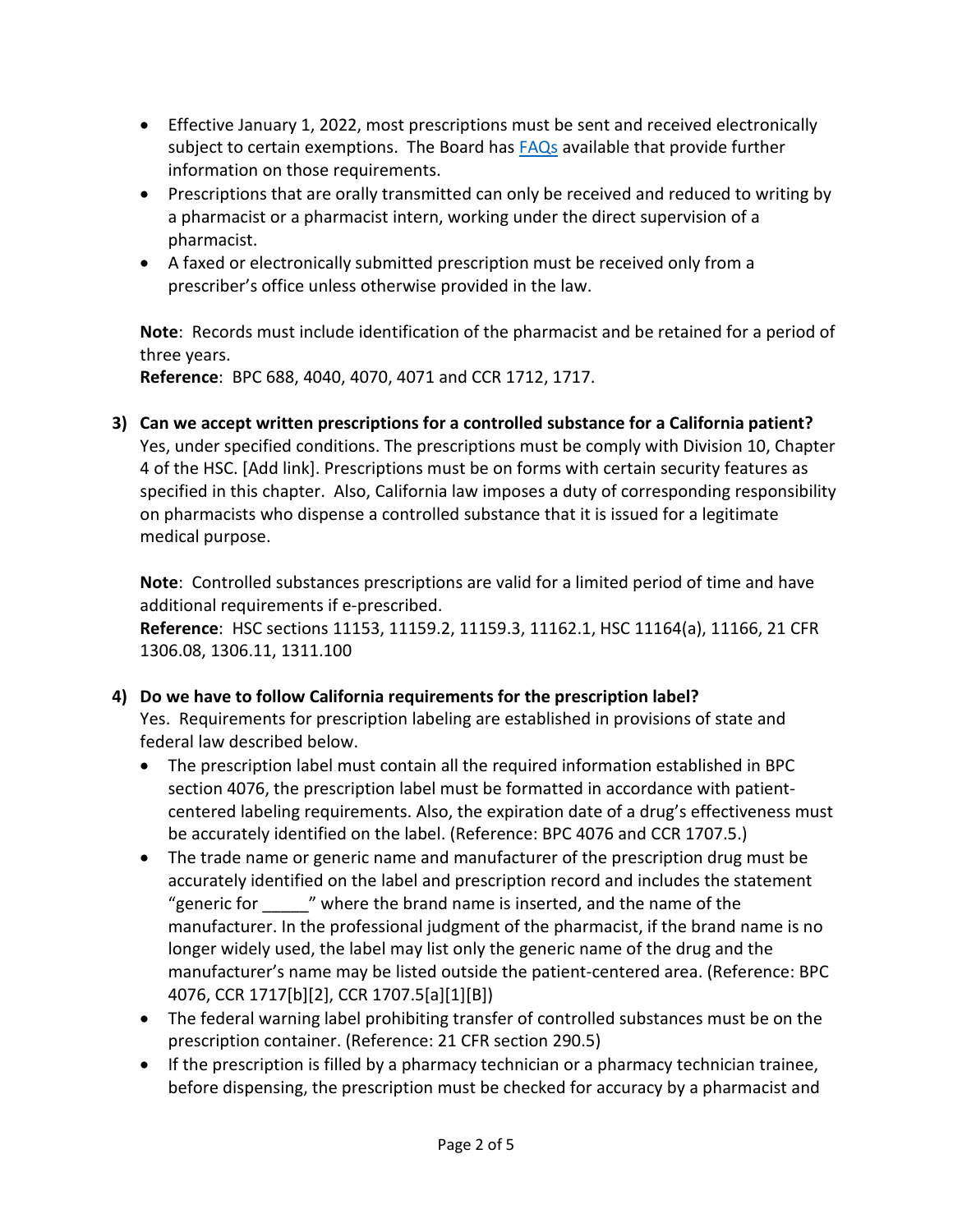that pharmacist must initials the prescription label or records by their identity as the reviewing pharmacist in a computer system by a secure means. (Reference: BPC 4115, 4115.5, CCR 1793.7, CCR 1712)

- Prescriptions must be dispensed in a new and child-resistant container, or senior-adult ease-of-opening tested container, or in a non-complying package only pursuant to the prescriber or when requested by the purchaser. (Reference: 15 USC section 1473[b], 16 CFR section 1700.15, CCR section 1717)
- The label must include a physical description of the dispensed medication, including its color, shape, and any identification code that appears on the tablets or capsules. (Reference: BPC 4076)

#### **5) Are there are other requirements for patient specific prescriptions?** Yes

- Patient package inserts must be dispensed with all estrogen medications. (Reference: 21 CFR section 310.515)
- The pharmacy must provide patients with Black Box Warning Information in conformance with 21 CFR section 201.57[c].
- Medication guides must be provided on required medications. (Reference: 21 CFR, Part 208, Section 208.24[e])
- The drug container must contain a written label indicating that the drug may impair a person's ability to operate a vehicle or vessel. The label may be printed on an auxiliary label affixed to the prescription container. (Reference: BPC 4074, 4076.7, and CCR 1744)
- The written label on the drug container must alert the patient about possible potentiating effects when taken in combination with alcohol. The label may be printed on an auxiliary label affixed to the prescription container. (Reference: BPC 4074, CCR 1744)
- Whenever an opioid prescription drug is dispensed to patient for outpatient use, the label or container must contain a flag or other notification on the container, with a notice that states, "Caution: Opioid. Risk of overdose and addiction." (Reference: BPC 4076.7)
- When requested by a patient or a patient's representative, the outsourcing facility must provide translated directions for use, printed on the prescription container, label, or on a supplemental document. If the translated directions for use appears on the prescription container or label, the English-language version of the directions for use should also appear on the container or label, whenever possible, and may appear on other areas of the label outside the patient-centered area. If the English-language directions are not able to appear on the container or label, the English-language directions must be provided on a supplemental document. (Reference: BPC 4076.6)
- No drug preparation may be compounded prior to receipt by the outsourcing facility of a valid prescription for an individual patient where the prescriber has approved use of a compounded drug preparation either orally or in writing. Where approval is given orally by the prescriber, that approval shall be noted on the prescription prior to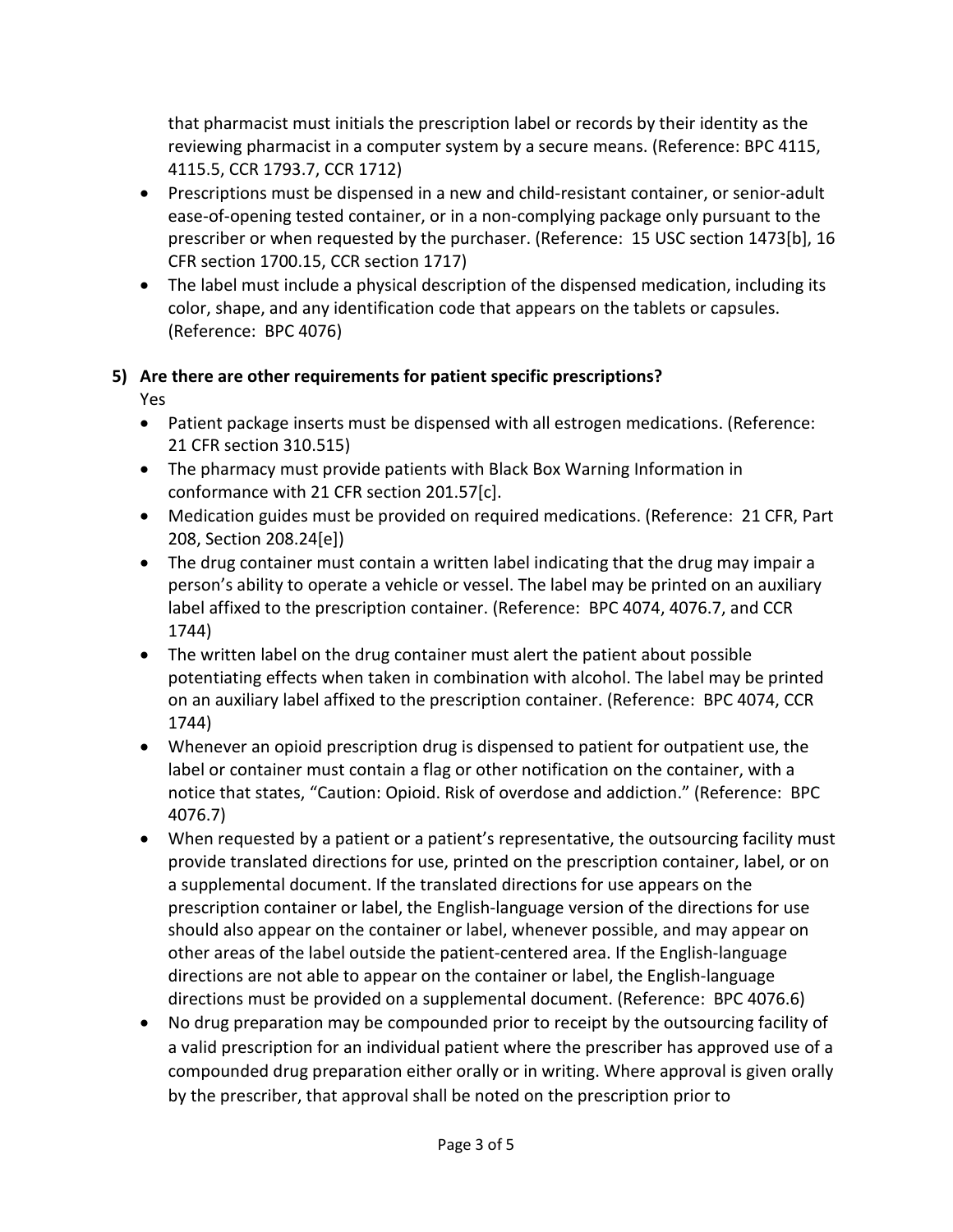compounding. There are two exceptions to this prohibition of prior compounding of a drug preparation of: 1) a limited quantity to ensure continuity of care for an identified population of patients of the outsourcing facility based on a documented history of prescriptions for that patient population; and 2) a reasonable quantity that may be compounded for prescriber office use as authorized by BPC section 4052(a)(1). (Reference: CCR 1735.2).

**6) Is there a limit on the days' supply or quantity of a non-controlled medication we can send pursuant to a patient specific prescription?**

No, generally prescriptions for non-controlled substances can be filled for more than the prescription allows; however, there are several exceptions. Please see the referenced law section for more information about the specific provisions conditions.

**Reference**: BPC 4064.5

**7) Is there a limit on the day's supply or quantity that can be dispensed for a controlled substance.?**

Yes, there are limits. Requirements vary based on the schedule.

**Reference**: HSC 11200

#### **8) We have an auto ship option; can we use this for patient specific prescriptions?**

- Refill authorization from the prescriber must be obtained before refilling a prescription (BPC section 4063) and refills must be documented. (Reference: CCR 1717).
- Refills for Schedule II controlled substances are prohibited. (Reference: HSC 11200)
- Refills for Schedule III and IV controlled substance prescriptions are limited to a maximum of 5 times within 6 months, and all refills taken together may not exceed a 120-day supply. (Reference: HSC 11200)

**Note**: Effective July 1, 2022, [Board regulations](https://www.pharmacy.ca.gov/laws_regs/1717_5_oa.pdf) will establish parameters for automatic refill programs generally related to obtaining informed patient consent to enroll in such programs and how to withdraw from such programs.

9) **Are there required actions that must be done in the event of a medication error?**  Yes, a quality assurance process is necessary to meet the requirements of California Law.

**Reference**: BPC 4125, CCR 1711

10) **Is there a requirement to exercise corresponding responsibility before dispensing a controlled substance?** 

Yes, a pharmacist must fulfill their corresponding responsibility.